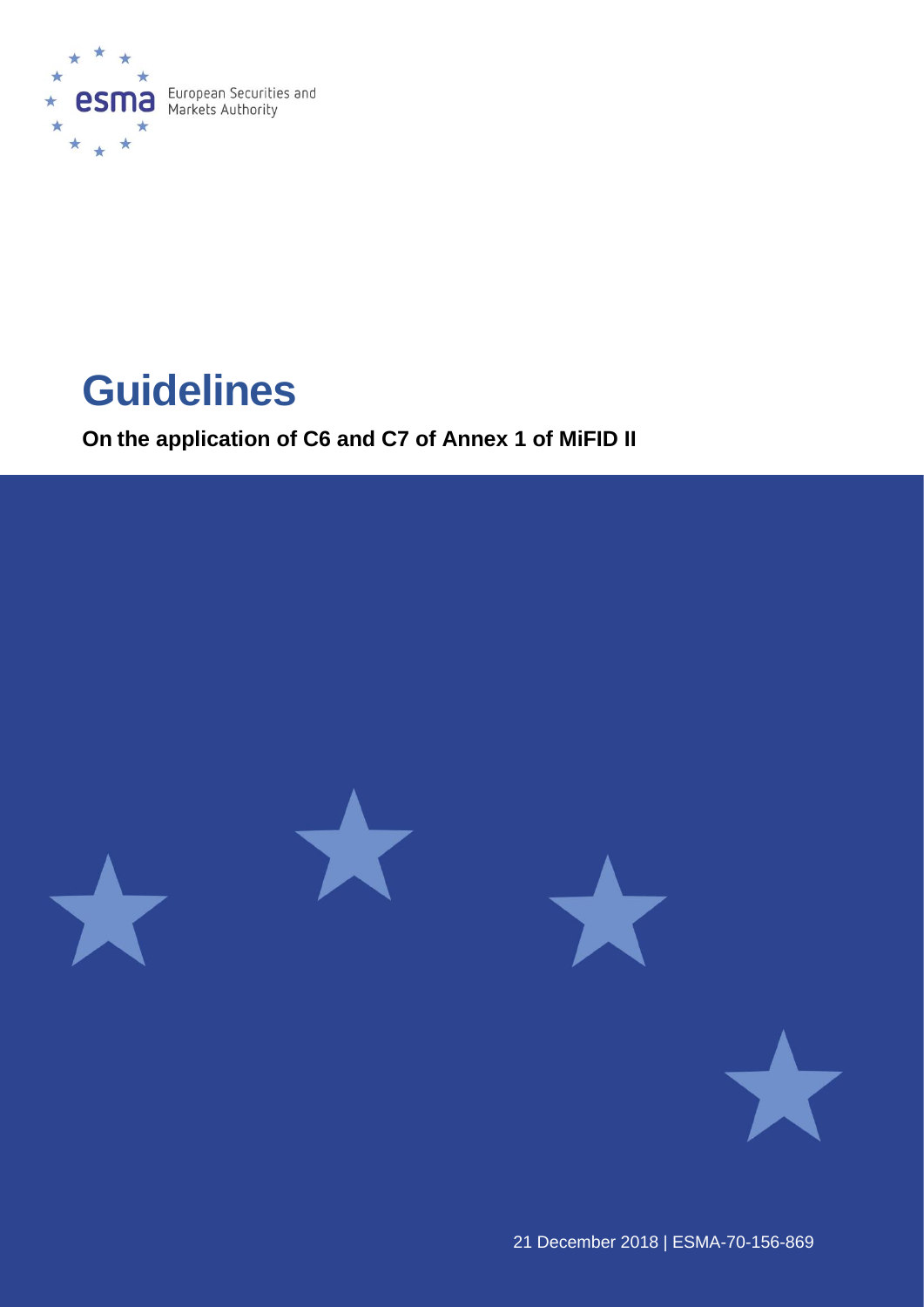

# **Table of Contents**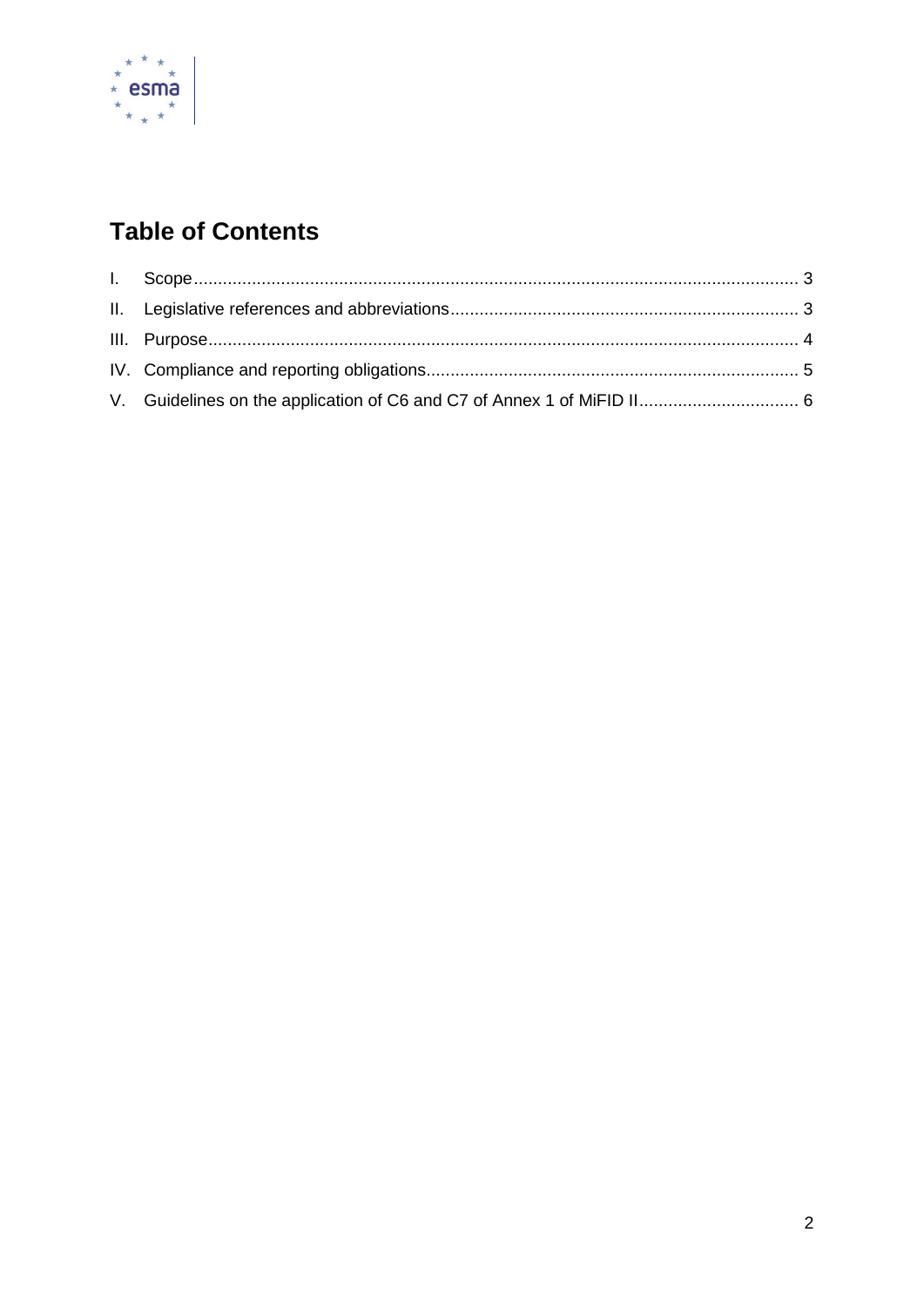

## <span id="page-2-0"></span>**I. Scope**

### **Who?**

1. These guidelines apply to competent authorities and investment firms as defined in Article 4(1)(1) of MiFID II.

### **What?**

2. Pursuant to the application of MiFID II and Article 7 of Regulation 2017/565, these guidelines amend the ESMA C6/C7 guidelines (ESMA/2015/1341) that were issued to clarify points (6) and (7) of Section C, Annex I of MiFID as supplemented by Article 38 of Regulation 1287/2006/EC.

### **When?**

3. These guidelines start to apply two months after the date of their publication on the ESMA's website in all official languages of the EU.

### <span id="page-2-1"></span>**II. Legislative references and abbreviations**

#### **Legislative references**

| <b>ESMA Regulation</b> | Regulation (EU) No 1095/2010 of the European Parliament<br>and of the Council of 24 November 2010 establishing a<br>European Supervisory Authority (European Securities and<br>Markets Authority), amending Decision No 716/2009/EC and<br>repealing Commission Decision 2009/77/EC <sup>1</sup> |
|------------------------|--------------------------------------------------------------------------------------------------------------------------------------------------------------------------------------------------------------------------------------------------------------------------------------------------|
| MiFID II               | Directive 2014/65/EU of the European Parliament and of the<br>Council of 15 May 2014 on markets in financial instruments<br>amending Directive 2002/92/EC and Directive<br>and<br>2011/61/EU <sup>2</sup>                                                                                        |
| MiFID                  | Directive 2004/39/EC of the European Parliament and of the<br>Council of 21 April 2004 on markets in financial instruments<br>amending Council Directives 85/611/EEC and 93/6/EEC and                                                                                                            |

-

*<sup>1</sup> OJ L 331, 15.12.2010, p.84.*

*<sup>2</sup> OJ L173, 12.06.2014, p.349.*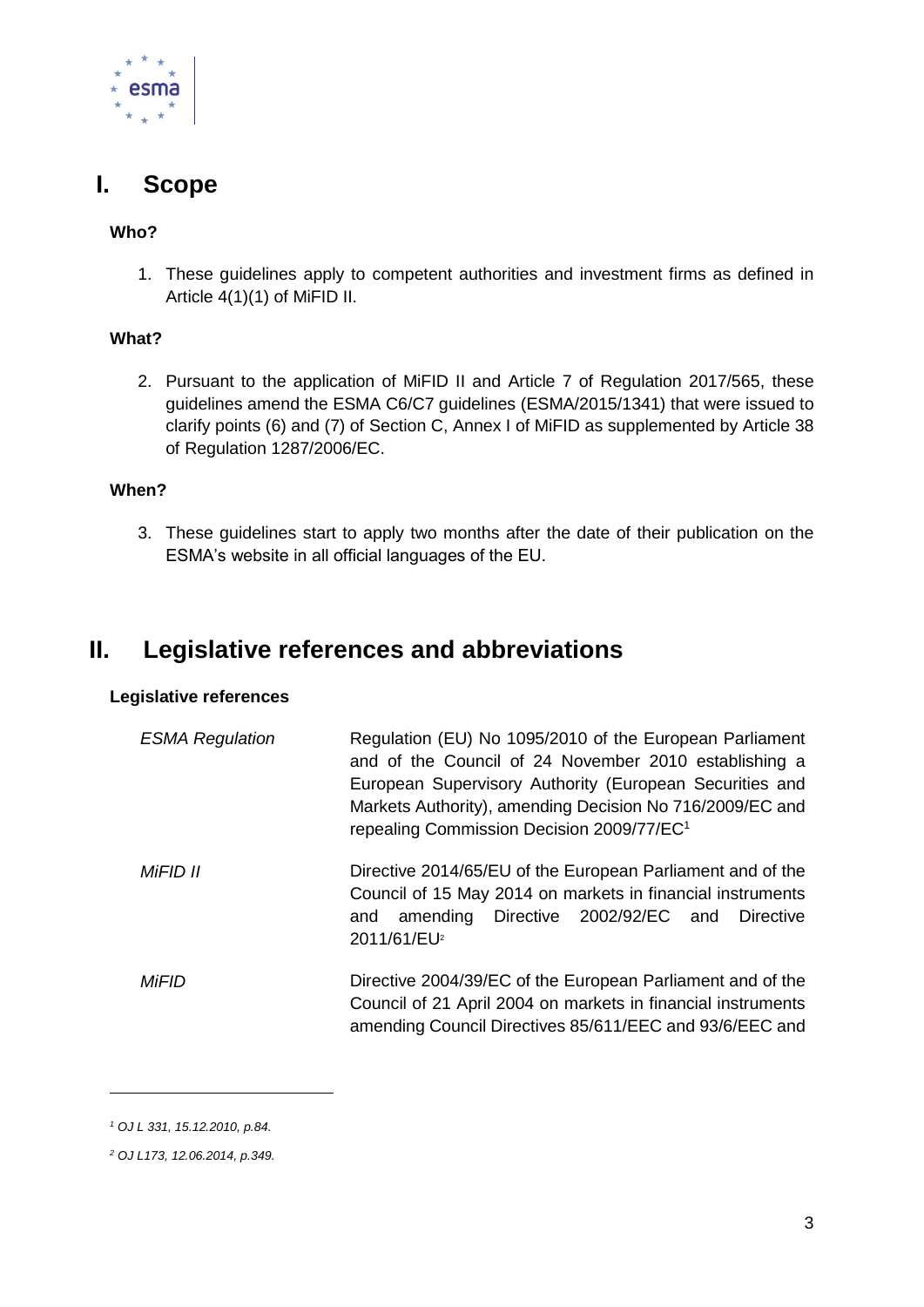

|                             | Directive 2000/12/EC of the European Parliament and of the<br>Council and repealing Council Directive 93/22/EEC <sup>3</sup>                                                                                                                                                                                                                                                     |  |  |  |
|-----------------------------|----------------------------------------------------------------------------------------------------------------------------------------------------------------------------------------------------------------------------------------------------------------------------------------------------------------------------------------------------------------------------------|--|--|--|
| Regulation 2017/565         | Commission Delegated Regulation (EU)2017/565 of 25 April<br>2016 supplementing Directive 2014/65/EU of the European<br>Parliament and of the Council as regards organisational<br>requirements and operating conditions for investment firms<br>and defined terms for the purposes of that Directive <sup>4</sup>                                                                |  |  |  |
| <b>Regulation 1287/2006</b> | Commission Regulation (EC) No 1287/2006 of 10 August<br>2006 implementing Directive 2004/39/EC of the European<br>Parliament and of the Council as regards recordkeeping<br>obligations for investment firms, transaction reporting, market<br>transparency, admission of financial instruments to trading,<br>and defined terms for the purposes of that Directive <sup>5</sup> |  |  |  |
| <b>Abbreviations</b>        |                                                                                                                                                                                                                                                                                                                                                                                  |  |  |  |
| ESMA                        | European Securities and Markets Authority                                                                                                                                                                                                                                                                                                                                        |  |  |  |
| EU                          | European Union                                                                                                                                                                                                                                                                                                                                                                   |  |  |  |

### <span id="page-3-0"></span>**III. Purpose**

- 1. These guidelines (hereafter referred to as the 'Guidelines') have the purpose to amend the C6/C7 guidelines (hereafter referred to as the 'Amended Guidelines'), adopted by ESMA in October 2015 in order to ensure a common, uniform and consistent application of Article 4(1)(17) read in conjunction with points (6) and (7) of Section C of Annex I of MiFID, as supplemented by Article 38 of Regulation 1287/2006/EC.
- 2. The issuance of the Guidelines follows the entry into force and application of MiFID II, and its supplementing Regulation 2017/565 which have repealed and replaced MiFID and its implementing Regulation 1287/2006/EC. The Guidelines are updating the Amended Guidelines to adapt them to the new MiFID II regulatory framework without changing the substance. ESMA therefore considered conducting an open public consultation and an analysis of the related costs and benefits as not proportionate in accordance with Article 16(2) of the ESMA Regulation.

1

*<sup>3</sup> OJ L145, 30.04.2004 p.1-44.*

*<sup>4</sup> OJ L173, 12.06.2014, p.349.*

*<sup>5</sup> OJ L145, 30.04.2004, p.1.*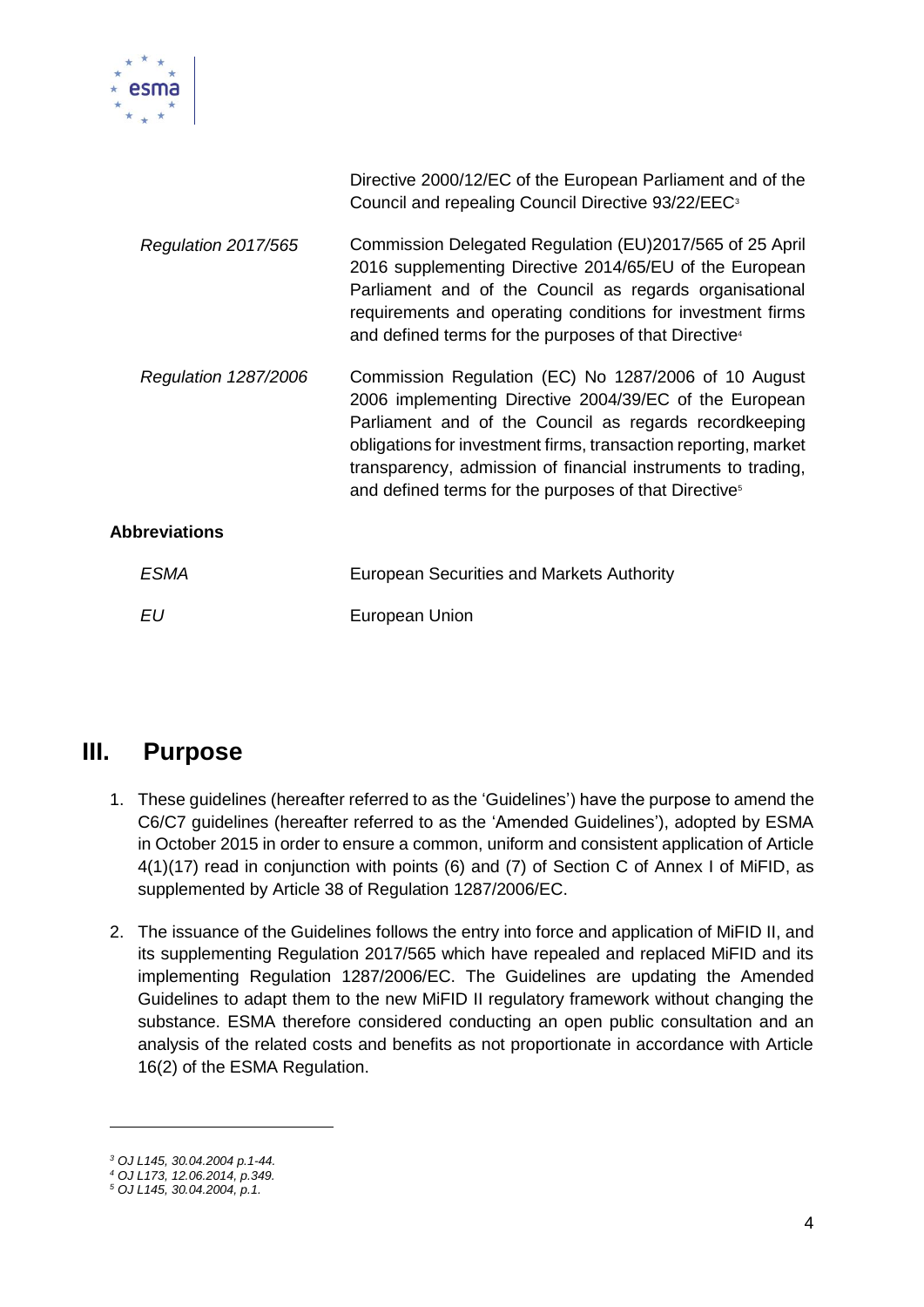

3. The Amended Guidelines and the Guidelines are issued at the initiative of ESMA under Article 16 of the ESMA Regulation. The Guidelines clarify Article 4(1)(2) of MiFID II which is to be read in conjunction with points (6) and (7) of Section C of Annex I to MiFID II and Article 7 of Regulation 2017/565.

# <span id="page-4-0"></span>**IV. Compliance and reporting obligations**

### **Status of the guidelines**

- 1. In accordance with Article 16(3) of the ESMA Regulation, competent authorities and financial market participants must make every effort to comply with these Guidelines.
- 2. Competent authorities to which these Guidelines apply should comply by incorporating them into their national legal and/or supervisory frameworks as appropriate, including where particular Guidelines are directed primarily at financial market participants. In this case, competent authorities should ensure through their supervision that financial market participants comply with the Guidelines.

### **Reporting requirements**

- 3. Within two months of the date of publication of the Guidelines on ESMA's website in all EU official languages, competent authorities to which these Guidelines apply must notify ESMA whether they (i) comply, (ii) do not comply, but intend to comply, or (iii) do not comply and do not intend to comply with the Guidelines.
- 4. In case of non-compliance, competent authorities must also notify ESMA within two months of the date of publication of the Guidelines on ESMA's website in all EU official languages of their reasons for not complying with the Guidelines.
- 5. A template for notifications is available on ESMA's website. Once the template has been filled in, it shall be transmitted to ESMA.
- 6. Financial market participants are not required to report whether they comply with these Guidelines.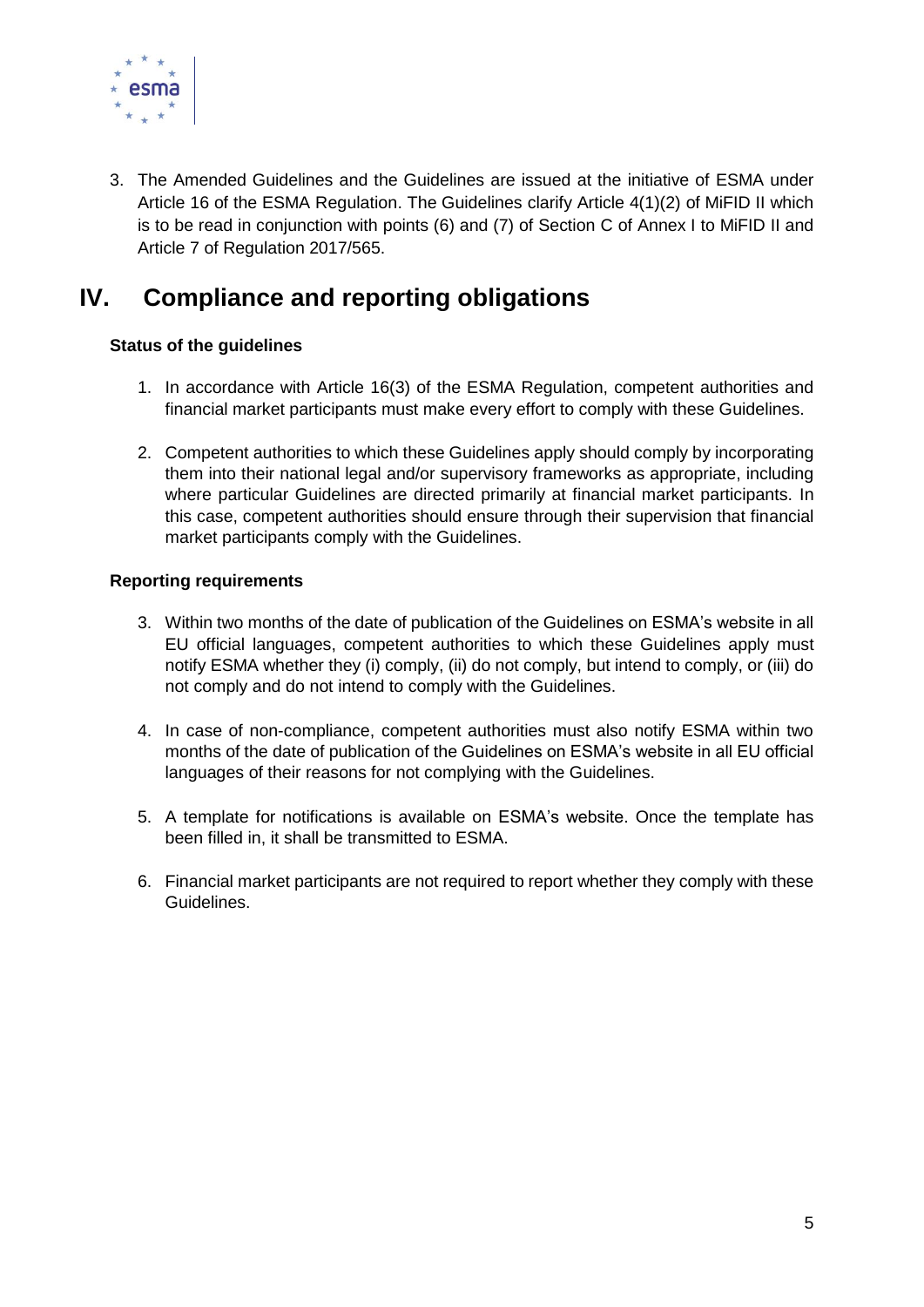

# <span id="page-5-0"></span>**V. Guidelines on the application of C6 and C7 of Annex 1 of MiFID II**

### **V.I. Amending Guidelines**

### **Application of C6 of Annex 1 of MiFID II**

- 1. ESMA considers that definition C6 of Annex 1 of MiFID applies in the following way:
	- a. C6 has a broad application, encompassing all commodity derivative contracts, including forwards but excluding wholesale energy products traded on an OTF that must be physically settled, providing that:
		- i. they can or must be physically settled; and
		- ii. they are traded on a regulated market, an MTF and/or an OTF.
	- b. *"Physically settled*" incorporates a broad range of delivery methods and includes:
		- i. physical delivery of the relevant commodities themselves;
		- ii. delivery of a document giving rights of an ownership nature to the relevant commodities or the relevant quantity of the commodities concerned (such as a bill of lading or a warehouse warrant); or
		- iii. another method of bringing about the transfer of rights of an ownership nature in relation to the relevant quantity of commodities without physically delivering them (including notification, scheduling or nomination to the operator of an energy supply network) that entitles the recipient to the relevant quantity of the commodities.

#### **Application of C7 of Annex 1 of MiFID II**

- 2. ESMA considers that definition C7 of Annex 1 applies in the following way:
	- a. C7 forms a category that is distinct from C6 and **encompasses** commodity derivative contracts that can be physically settled which are not traded on a regulated market, an MTF or an OTF providing that the commodity derivative contract:
		- i. is not a spot contract as defined under Article  $7(2)$  of Regulation  $(EU)$ 2017/565;
		- ii. is not for the commercial purposes described under Article  $\overline{7}(4)$  of Regulation (EU) 2017/565; and
		- iii. meets one of the three criteria under Article  $7(1)(a)$  and also the separate criteria under Article  $7(1)(b)$  of Regulation  $(EU)$  2017/565.
	- b. "*Physically settled*" incorporates a broad range of delivery methods and includes: